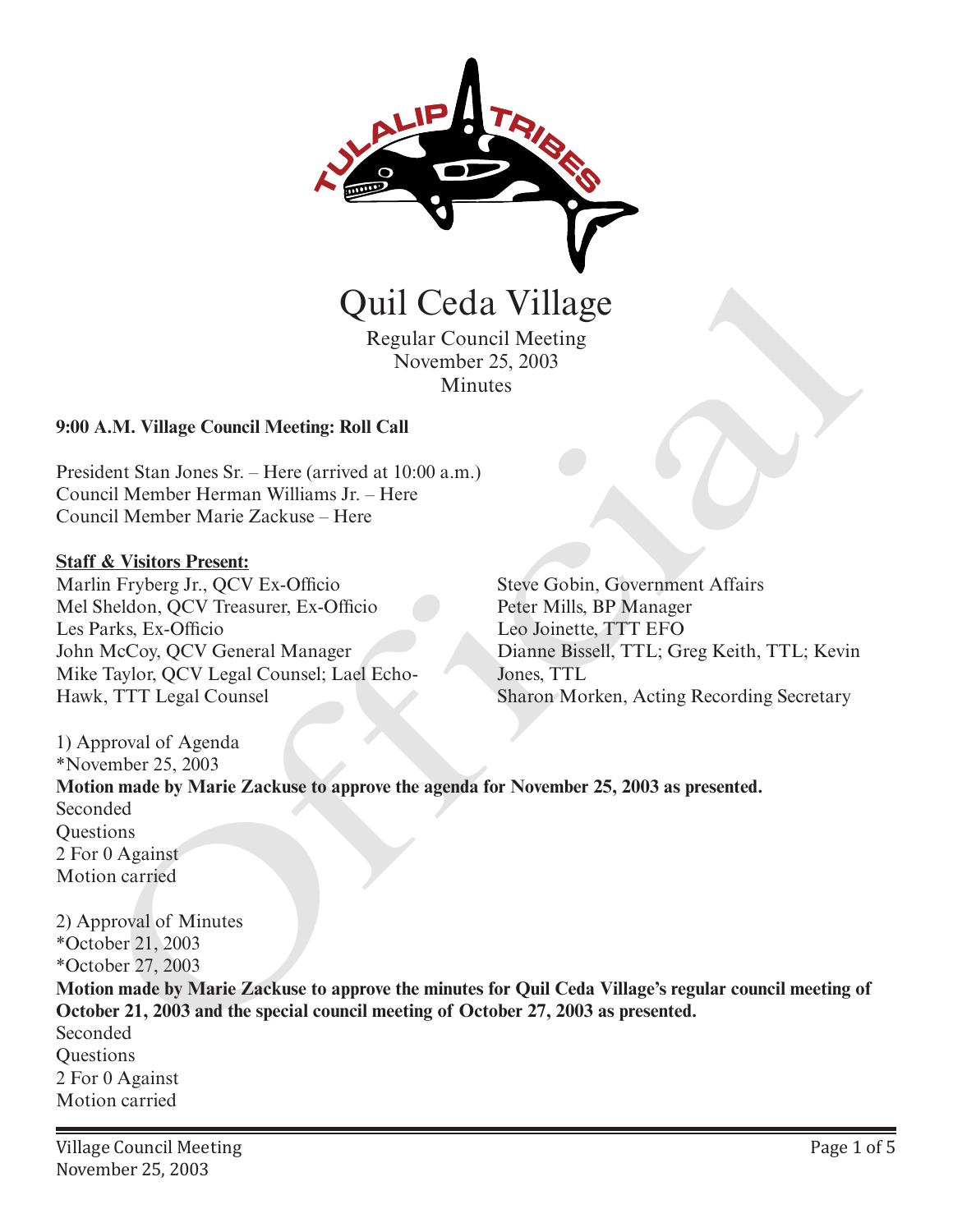### **Old Business:**

3) 2004 QCV Department Budget Approval A) Administration Discussion- Marie Zackuse, John McCoy, Mel Sheldon, Mike Taylor

Is the Council putting a freeze on new hires for QCV? QCV is trying to fill positions now. Can tax revenue received by QCV be sent to the Tulalip Tribes? This is not possible. QCV can do capital projects outside of the Village boundaries such as building roads, schools, etc. QCV and the tribal government can work together on projects but QCV cannot give direct tax dollars to the tribal government general fund. The Village & Business Park have always operated with what we needed to function. Infrastructure is needed for Chelsea, utilities, roads, etc., extra funding from tax revenue will be used for the Business Park, Chelsea, etc. General manager's position funding will be used for interim general manager in January 2004 while general manager is in State Legislative session. Government Affairs budget for a policy analyst position is still there but currently policy analyst wants a person in that position to do some work for him as he wants to stay home. Wasn't Government Affairs budget transferred to QCV last year? No the GA budget was not transferred to the QCV. GA cannot be funded by QCV funds. We can pay for all the people at the Village except for GA employees. The tax revenue will increase as the years go on but remember it's tax money. The Village is responsible to an outside agency for an audit. A capital project can be built with the tax monies, road and/or the sewer plant can be done with low tax bonds to build these items. Other cities, such as the City of Everett, have used tax dollars to purchase and develop property. The City of Everett purchased 800 acres on the Tulalip Reservation. Everett would have used tax dollars to develop this property if the Tulalip Tribes had not bought it from them. received by Q v. be estit on the usany rines r in is not positive. Q v. v can do capital properts outstand<br>of the Village boundaries such as building roads, schools, etc. QCV and the tribal government can wor<br>or the Villag

Consultants – it's a reality for the type of business the Village is doing.

Cigarette Tax –When an auditor was present, a person received a tribal discount and did not show their Tribal ID.

## **Motion made by Marie Zackuse to approve the 2004 QCV budget as presented.**

**Seconded Questions** 2 For 0 Against Motion carried

- B) Business/Leasing Department
- C) Utilities & Environmental Department
- D) Maintenance
-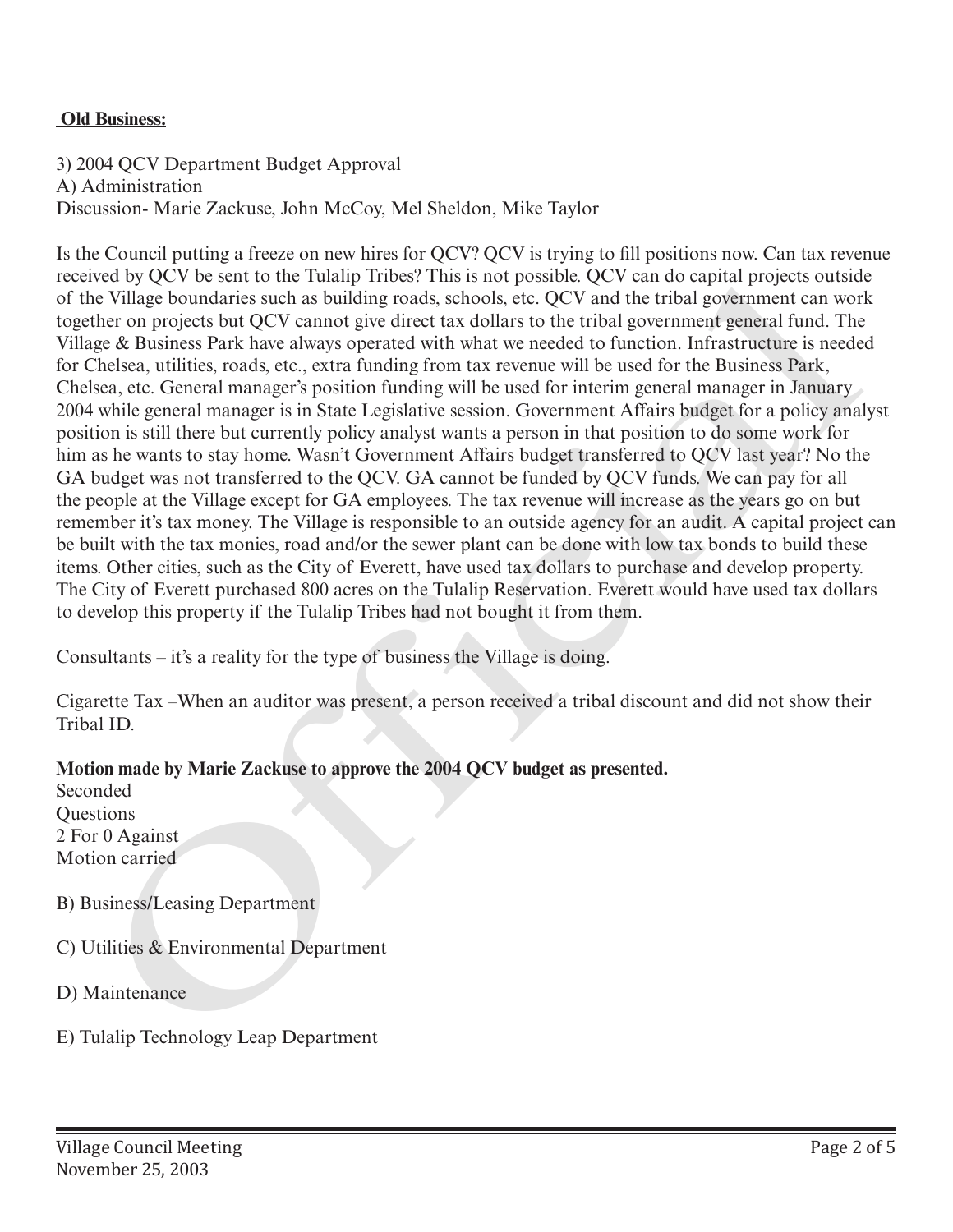4) National Association of Foreign-Trade Zones

A) Participation will require hiring three new staff members with an annual budget of \$300,000 with a two year commitment.

This will be brought back to the Council at a later date.

B) Travel Request by Lael Echo-Hawk to attend the NAFTA Boot Camp in Orlando, Florida, January 11- 12, 2004. Cost is approximately \$1,500.

Discussion: John McCoy; Herman Williams Jr.; Michael Taylor; Mel Sheldon

Staff is recommending Lael Echo-Hawk to attend this conference. Council would like a BOD or QCV member to also attend. Village has a need to diversify this. Last year's trip opened our eyes to what needs to done. It will take staff a couple months to get to the Foreign-Trade Zone budget together.

### **Motion made by Marie Zackuse for Lael Echo-Hawk to attend and a BOD/QCV member.** Seconded

Questions: Is there another date down the road? Do we absolutely need this travel at this time as it is a couple months down the road? Stan arrived at 10:00 a.m. (JoAnne needed someone to come and stay with her) 3 For 0 Against Motion carried

## **New Business:**

5) Village Department Year to Date Expense Summary Discussion: John McCoy; Peter Mills; Marie Zackuse, Herman Williams Jr.; Steve Gobin; Stan Jones Sr.;

A) Administration

Yes, we will have funds left, but a lot of projects will be coming up such as 116th Street overpass, road infrastructure, etc.

## B) Business/Leasing

Peter– All of this money is obligated and will be used. Staff analyzed this final amount. The last dollar amount is the amount returned to the allocation. The EFO asked the Village if we needed this money and staff felt they did not need to receive the final allocation. The Village will not receive any more funds from the allocation through the rest of 2003. 004. Cost is approximately S1,500.<br>
wision: John McCoy: Herman Williams Jr.; Michael Taylor: Mel Sheldon<br>
is recommending Lael Echo-Hawk to attend this conference. Council would like a BOD or QCV<br>
her to also attend. Villa

The Village budget has been approved-yes. Does the Business Park budget get approved? No, it's separate. The Business Park budget was transferred to the Village a couple years ago. When QCV budget was approved, Council incorporated the business park staff and budget with QCV. The motion was to adopt QCV Administration budget only. The Council will review others later. Council Member appreciates the work the Business Park staff does. It's an enormous amount of work. Much of it is done behind the scenes. Staff responds immediately. If TTT were not in a financial crisis, I would not want to put a freeze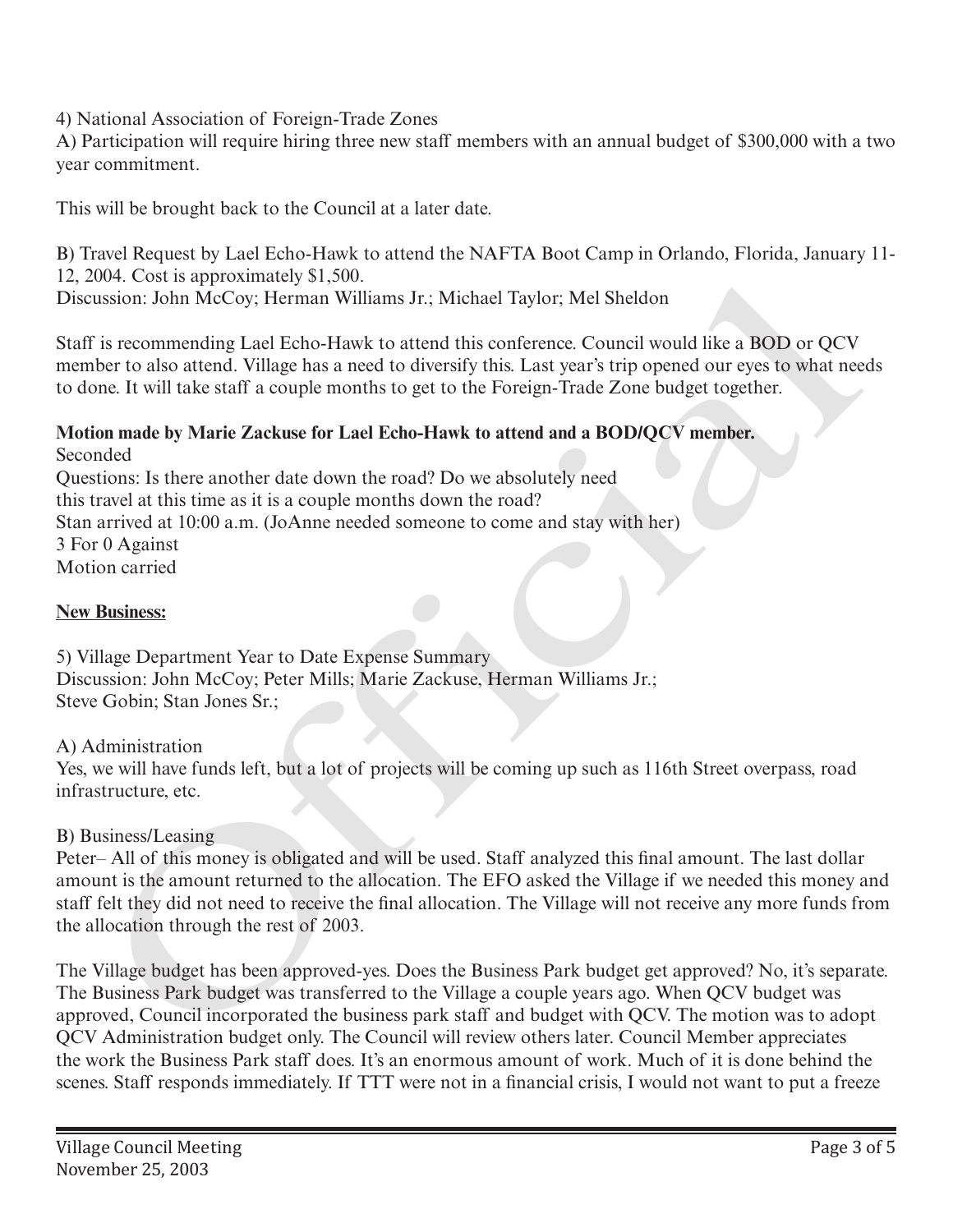on hiring. Village needs to recognize everyone's hard work not just a couple. Maybe these positions could be filled with inter-tribal/governmental department transfers? All factors should be looked at like the callins. Call-ins were costing us a lot. What is it now? We need to evaluate the casino call-ins. In December, the TTT BOD is scheduling a week for budget review. Should the Council discuss the QCV budgets during this week? Where are we going to have these meetings? Staff considers the Business Park as part of QCV. Peter, John, Steve are all related in the work that is done here. The Council can include in the motion that all budgets were approved but with no new positions and no increase in salaries. When the casino was doing the financials for the casino project the Business Park staff had one bookkeeper working on all these projects. The new position is needed or we will lose dollars like the Tribal Health Clinic did. A blanket hiring freeze is not needed. How much autonomy does the Village have? The budget was previously approved. Is the tribe in a budget crunch? The Business Park is operating with no cuts. The tribe is in a cash flow crisis. After the casino budget is reviewed, Council will have a better understanding of where the tribe is and then the budgets can be reviewed. Staff will need good justification to hire. It all boils down to, sit down with decision makers. Justify why you need this person (another bookkeeper). Council agrees. Take a look at the big picture. Council can have these discussions but not at this meeting. Staff will do as you wish. This is the third year in a row staff provided our budgets in September. Staff will continue to do this. General Manager recommends that Council rescind motion #3 which approved the QCV budgets until further review of all budgets is completed. g mennancials for the casino project the musiness Park star wan nata one noonseeper working on all the prozess in tracel. Hen two provides the triple interval is the budget was provided to the method. The business Park is

# **Motion made to rescind Motion #3 which approved the QCV budgets.**

Seconded Questions 3 For 0 Against Motion carried

FYI: Chelsea may sign on December 2, 2003.

C) Utilities & Environmental Services No discussion

D) Maintenance No discussion

6) QCV/TTL Telephone Service Plan \*Business opportunity, Revenue/Expense Summary Discussion: John McCoy; Greg Keith

One other tribe received an award this year, Hila River is a little farther along than QCV are. Within 3-4 years QCV will have a full system and providing services to entire reservation. What are the benefits of doing this under QCV? Real opportunity to provide a phone service. Chelsea is asking for 3,500 phone lines already which does not include internet lines, etc. The people are the most expensive cost. Verizon will provide the people as managers. TTL is looking at hiring more tribal members. QCV will provide all the telephone service for the Reservation residents. The whole phone system will be transferred to the Tulalip Tribes. Council has to be dedicated to this. Staff is working with Verizon to reduce the long